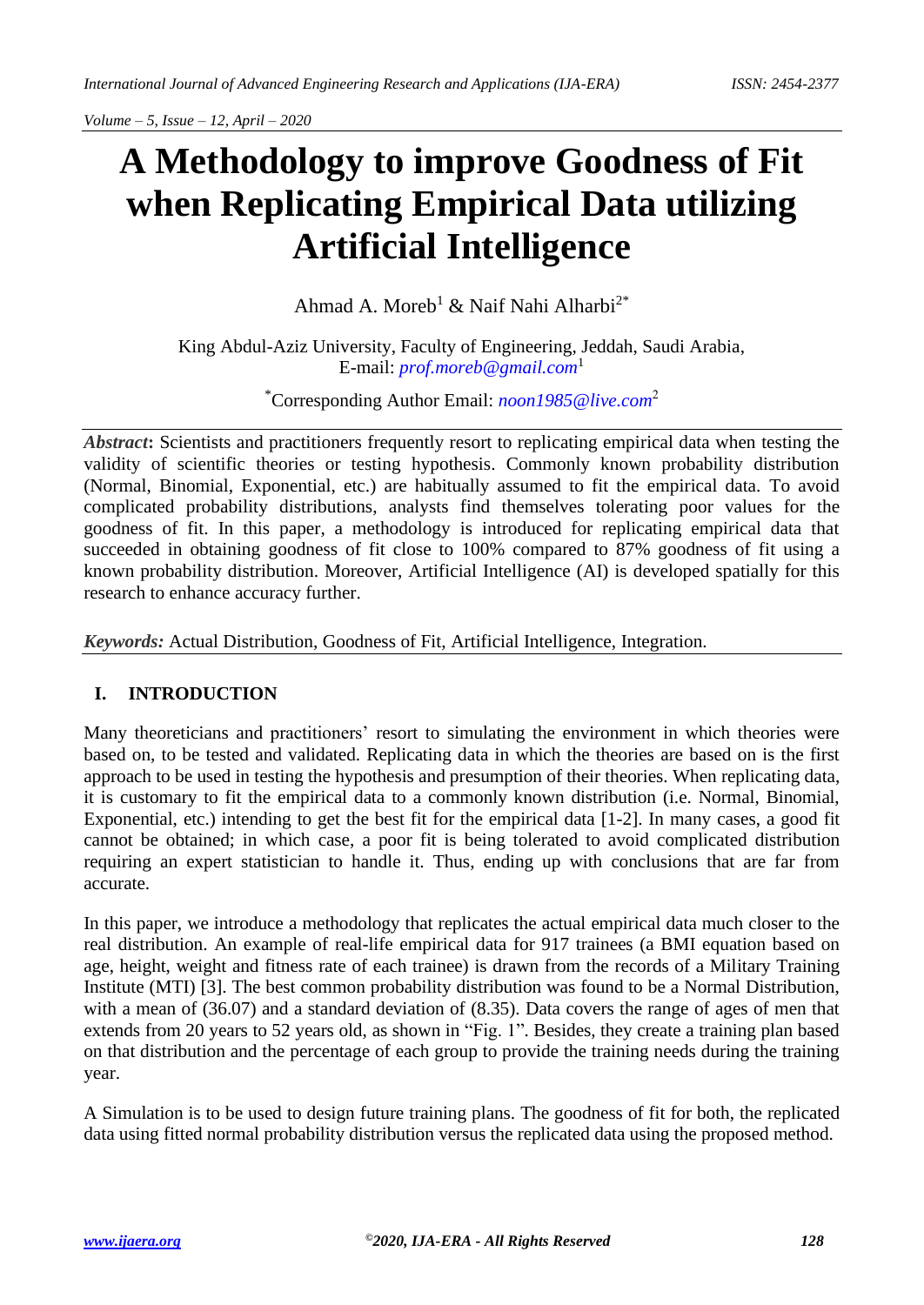# **II. PROPOSED METHODOLOGY**

#### *A. Choosing the correct index*

At first, we did not rely on age only in collecting and distributing data, but we also relied on the body mass of trainees (BMI) because it is the correct index in addition to age to design the appropriate training plan.



Figure 1: The MTI assumed distribution

Using the BMI equation based on the weight and length of the trainee, we get the body mass of each trainee through which we will divide them into categories by body mass, as in (1) [4].

$$
BMI = \frac{weight (kg)}{Length^2 (meter)} \quad (1)
$$

BMI for trainees ranged from 15 to 55, we divided them into 8 categories to determine the number of trainees and Area in each category as shown in Table 1 and "Fig. 2".

| <b>Class</b>   | $\mathbf X$<br>(BMI Ave.) | No.<br><b>Of Trainees</b> | Area<br>(Quantity/n) | Y<br>(Area/5) |
|----------------|---------------------------|---------------------------|----------------------|---------------|
|                | 17.5                      | 59                        | 0.0643               | 0.0129        |
| $\overline{2}$ | 22.5                      | 213                       | 0.2323               | 0.0465        |
| 3              | 27.5                      | 359                       | 0.3915               | 0.0783        |
| $\overline{4}$ | 32.5                      | 201                       | 0.2191               | 0.0583        |
| 5              | 37.5                      | 60                        | 0.0654               | 0.0131        |
| 6              | 42.5                      | 14                        | 0.0153               | 0.0031        |
| 7              | 47.5                      | 7                         | 0.0076               | 0.0015        |
| 8              | 52.5                      | 4                         | 0.0044               | 0.0009        |

Table 1: No. of trainees in each category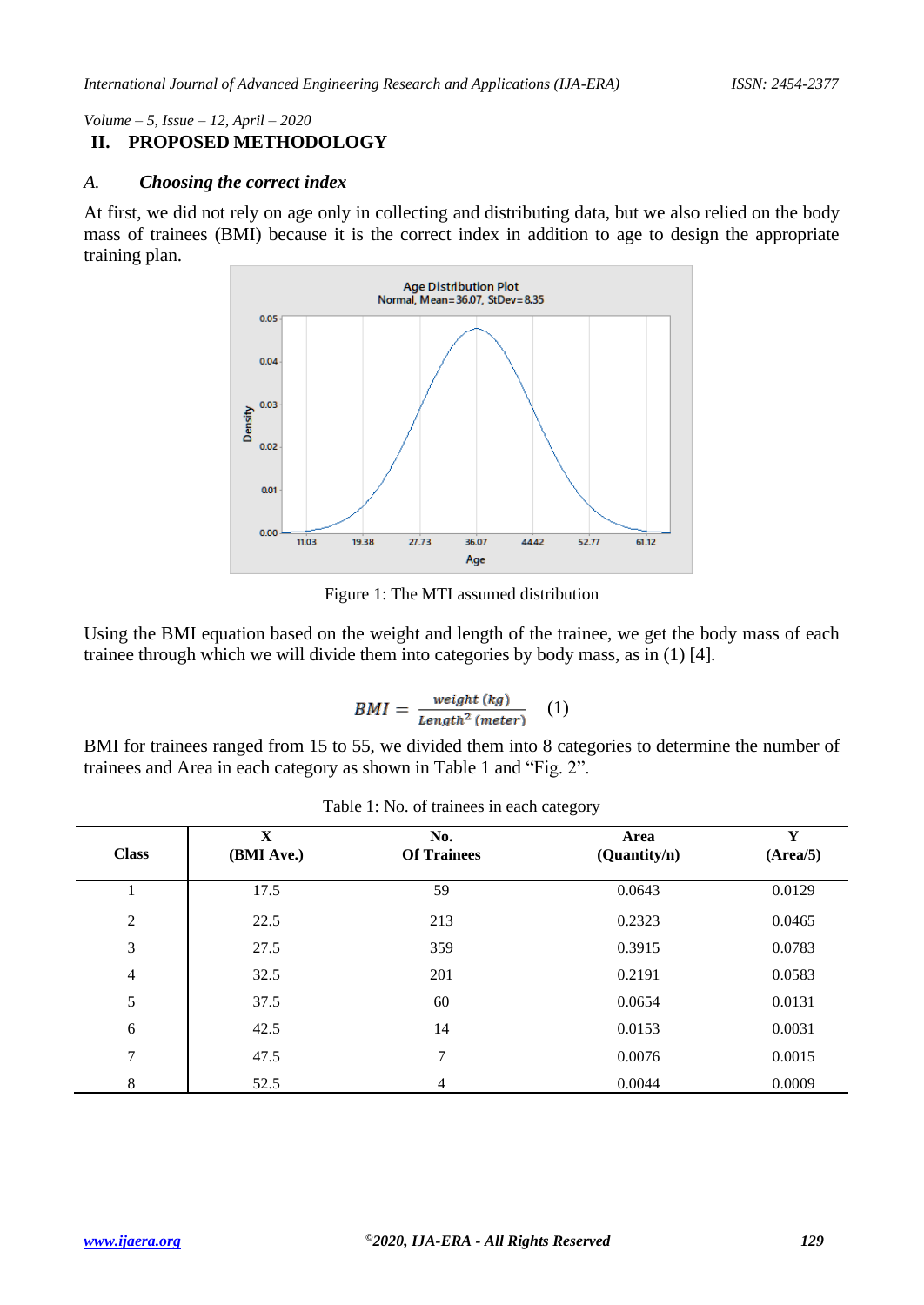

Figure 2: Trainees distribution depends on BMI

We also observe from "Fig. 2" that the distribution varied and therefore the mean and the standard deviation when we used BMI, where the mean and the standard deviation were 27.88 and 5.69 respectively. This certainly indicates the effect of selecting the appropriate standard to obtain the correct distribution of the selected sample.

#### *B. Normal Distribution*

As mentioned earlier, common mistakes in data distribution are the assumption that they are consistent with known statistical distributions. To prove the extent of the error, we assumed that the selected sample follows the normal distribution as assumed by the Military Training Institute (MTI) and we plot it as in "Fig. 3", using the normal distribution function by knowing mean and standard deviation as in (2)[5]. The black line represents the normal distribution and the vertical columns represent the actual distribution what we computed in II.A.



Figure 3: Normal & Actual Distribution of BMI

$$
f(x) = \frac{1}{\sigma \sqrt{2\pi}} e^{-\frac{(x-\mu)^2}{2\sigma^2}} \quad (2)
$$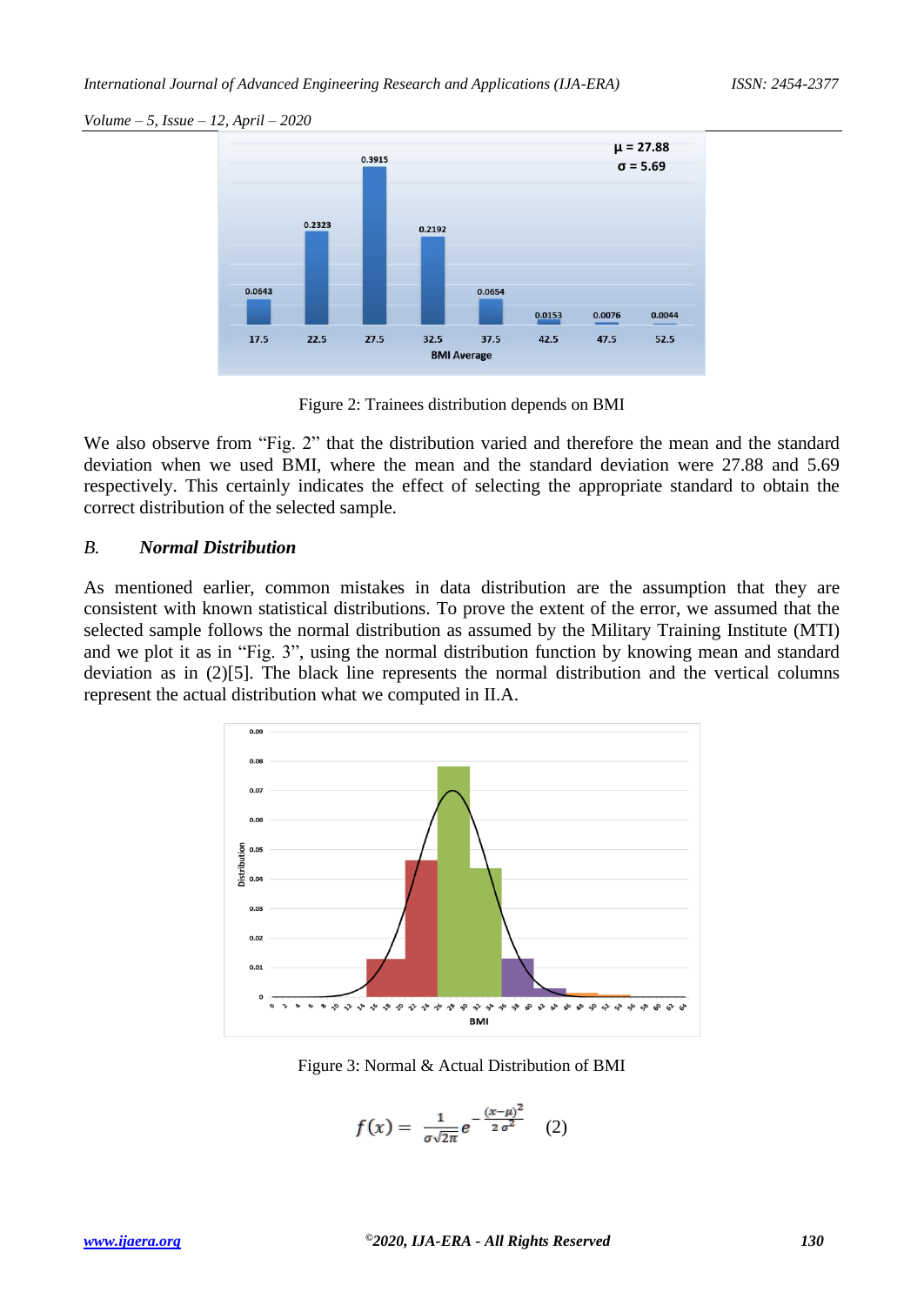*Volume – 5, Issue – 12, April – 2020 C. Regression line*

A regression line is simply a single line that best fits the data (in terms of having the minimum distance from the line to the points). The formula for the best-fitting line (or regression line) as in (3), where m is the slope of the line and b is the y-intercept [6].

$$
y = mx + b \quad (3)
$$

For our data, we have four regression lines that differ according to the BMI average distribution for each category as shown in "Fig. 4", which x-axis represent the BMI average and y-axis represent the area divided by 5 as shown in Table 1.



Figure 4: The Regression lines for each category

First and Second categories have an increasing regression line as in (4). Third and fourth categories have a decreasing regression line as in (5). Fifth and sixth categories have also decreasing regression line as in (6). Last two categories have a decreasing regression line as in (7).

> $y = 0.00672x - 0.1047$  (4)  $y = -0.00690x + 0.2678$  (5)  $y = -0.00200x + 0.0883$  (6)  $y = -0.00012x + 0.0077$ (7)

## *D. Applying the suitable formula*

The suitable formula will be used to identify the best fit for the original data, where each data has its formula. Our data has four different suitable formulas, where we have four different regression lines cover four different areas. First, we should compute the quadratic formula for our regression lines by calculating the integration of the equations in  $(4)$ ,  $(5)$ ,  $(6)$  and  $(7)$  [7-8]. For the equation in  $(4)$  the integration will be as in (8):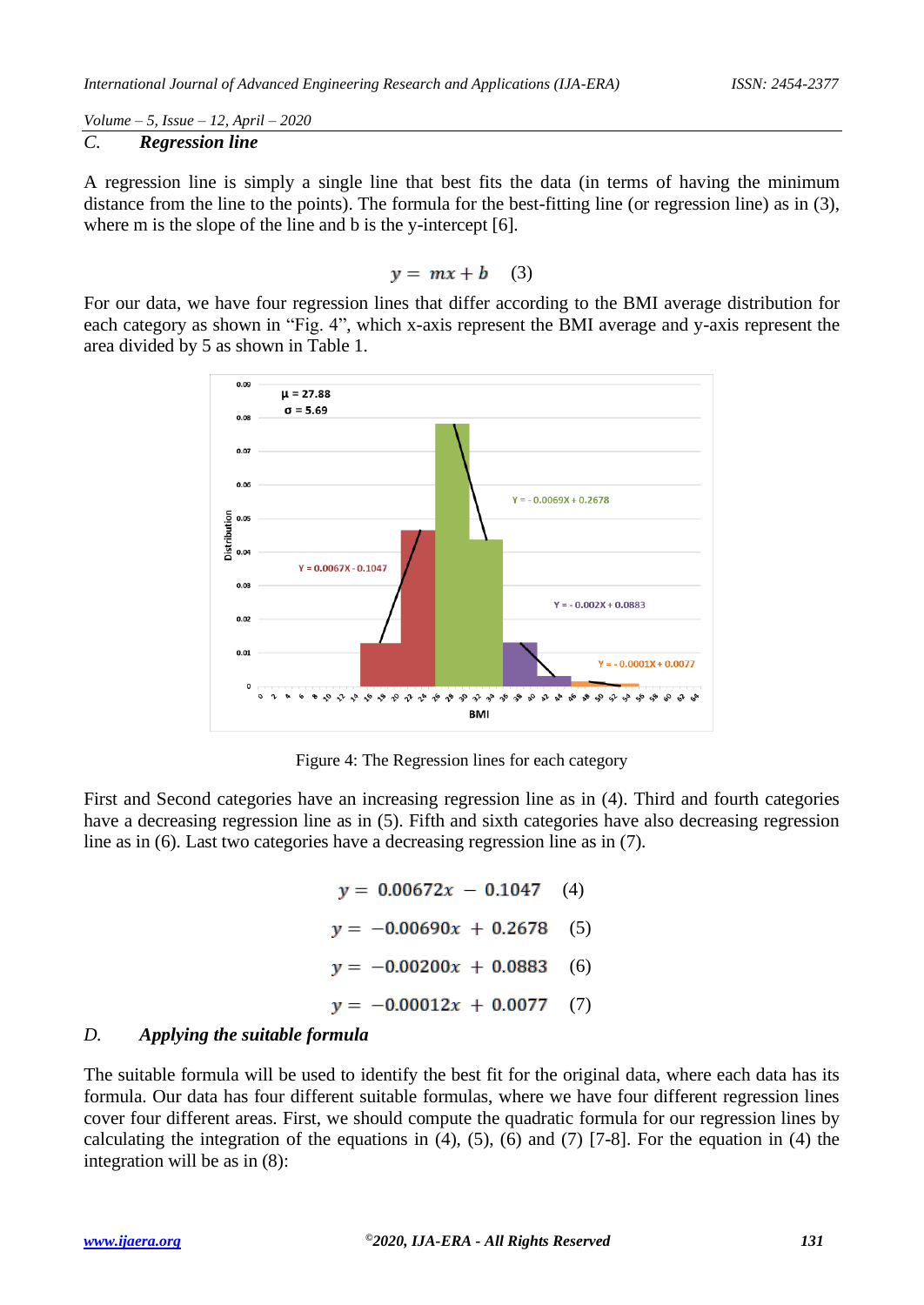$$
F(x) = \int_{15}^{x} 0.00672t - 0.1047 dt
$$

$$
= [0.00336t^{2} - 0.1047]_{15}^{x}
$$

$$
F(x) = 0.00336x^{2} - 0.1047x + 0.8145
$$
 (8)

Now, the quadratic formula for the first regression line will be as in (9), which R is the random number between zero and 0.2966 (the total area of the first two categories from Table 1).

$$
X = \frac{-(-0.1047) \pm \sqrt{(-0.1047)^2 - 4(0.00336)(0.8145 - R)}}{2(0.00336)}
$$
(9)

For equations in (5), (6) and (7) the integrations formula will be as in (10), (11) and (12) respectively, which we should add the total areas of all the categories before it.

> $F(x) = -0.0034x^{2} + 0.2680x - 4.2484$  (10)  $F(x) = -0.0010x^{2} + 0.0881x - 0.9512$  (11)  $F(x) = -0.0001x^2 + 0.0072x + 0.7855$  (12)

Where the quadratic equations for  $(10)$ ,  $(11)$  and  $(12)$  will be as in  $(13)$ ,  $(14)$  and  $(15)$  respectively.

$$
X = \frac{-(0.2680) \pm \sqrt{(0.2680)^2 - 4(-0.0034)(-4.2484 - R)}}{2(-0.0034)}
$$
(13)  
\n
$$
X = \frac{-(0.0881) \pm \sqrt{(0.0881)^2 - 4(-0.0010)(-0.9512 - R)}}{2(-0.0010)}
$$
(14)  
\n
$$
X = \frac{-(0.0072) \pm \sqrt{(0.0072)^2 - 4(-0.0001)(0.7855 - R)}}{2(-0.0001)}
$$
(15)

Where R is a random number between 0.2966 & 0.9073 for the formula in  $(13)$   $(0.9073$  is the total area of the first fourth categories from Table 1). For the formula in (14), R is a random number between 0.9073 & 0.9879 (where 0.9879 is the total area of the first sixth categories from Table 1). Finally, R in the formula in (15) is between 0.9879  $& 1$  which 1 is the total area of all the categories in Table 1.

#### *E. Generating new random numbers R*

In this step, we will use the formulas we previously calculated for our original data to generate matching data by generating random numbers between 0 and 1 to compare how well they match the original data. As shown in "Fig. 5", we generated one million random numbers and applied them to our formulas using artificial intelligence. We found that they practically match the original data. As more random numbers you generate as you can get more match data of the original one.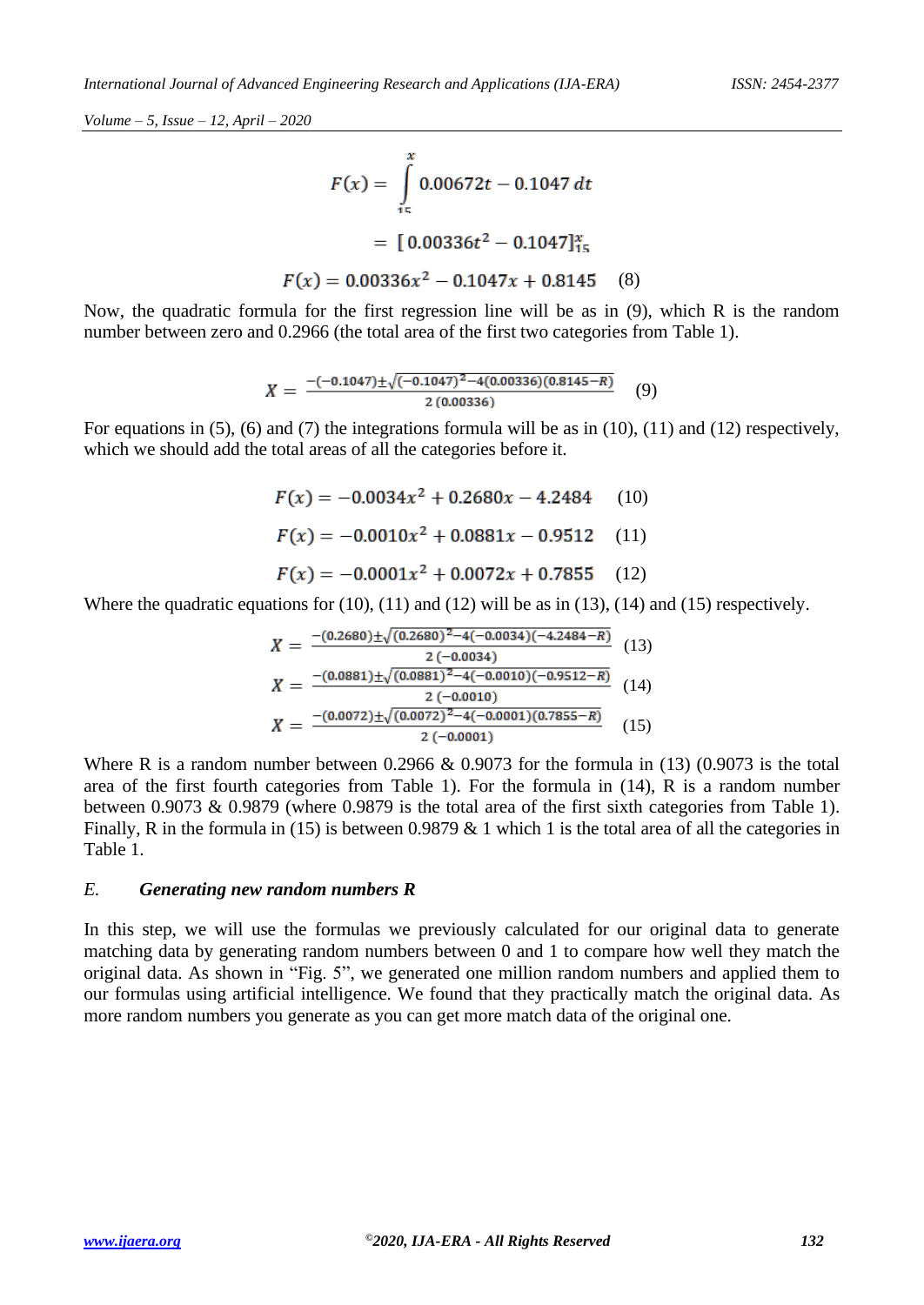

Figure 5: comparing original and new data

## *F. Comparison between assumed, fitted & actual distribution*

As mentioned earlier, decisions based on the wrong assumption of data distribution will certainly lead to wrong results. So, we will show the superiority of our methodology over existing methods, measured as a percent error from the actual empirical data.

| $\mathbf X$<br>(BMI<br>Ave.) | <b>Actual</b><br><b>Distribution</b><br>$\frac{6}{6}$ | <b>Normalized</b><br>Actual<br><b>Distribution</b><br>$\frac{6}{6}$ | <b>Assumed</b><br><b>Distribution</b><br>$\frac{0}{0}$ | <b>Normalized</b><br>Assumed<br><b>Distribution</b><br>$\frac{6}{6}$ | <b>Difference</b><br><b>Between Actual</b><br>& Assumed<br>$\frac{6}{9}$ | <b>Absolut (Difference</b><br><b>Between Actual &amp;</b><br><b>Assumed</b> )<br>$\%$ |
|------------------------------|-------------------------------------------------------|---------------------------------------------------------------------|--------------------------------------------------------|----------------------------------------------------------------------|--------------------------------------------------------------------------|---------------------------------------------------------------------------------------|
| 17.5                         | 1.29                                                  | 6.45                                                                | 7.19                                                   | 7.28                                                                 | $-0.83$                                                                  | 0.83                                                                                  |
| 22.5                         | 4.65                                                  | 23.24                                                               | 22.47                                                  | 22.74                                                                | 0.50                                                                     | 0.50                                                                                  |
| 27.5                         | 7.83                                                  | 39.13                                                               | 33.58                                                  | 33.98                                                                | 5.15                                                                     | 5.15                                                                                  |
| 32.5                         | 4.38                                                  | 21.89                                                               | 25.01                                                  | 25.31                                                                | $-3.42$                                                                  | 3.42                                                                                  |
| 37.5                         | 1.31                                                  | 6.55                                                                | 8.90                                                   | 9.01                                                                 | $-2.46$                                                                  | 2.46                                                                                  |
| 42.5                         | 0.31                                                  | 1.55                                                                | 1.53                                                   | 1.55                                                                 | 0.00                                                                     | 0.00                                                                                  |
| 47.5                         | 0.15                                                  | 0.75                                                                | 0.12                                                   | 0.12                                                                 | 0.63                                                                     | 0.63                                                                                  |
| 52.5                         | 0.09                                                  | 0.45                                                                | 0.01                                                   | 0.01                                                                 | 0.44                                                                     | 0.44                                                                                  |
|                              | 20.01                                                 | 100                                                                 | 98.81                                                  | 100                                                                  |                                                                          | 13.425                                                                                |

Table 2: Comparison between assumed & Actual distribution

As shown to us in Table 2, the total difference between actual distribution and assumed distribution was 13.425 %. This ratio shows the amount of error and the distance between the assumed distribution and the actual distribution of data.

The total difference between actual distribution and fitted (polygonal) distribution was 0.00 % as shown in Table 3 which that mean they are identical. "Fig. 6" shows us the three distributions actual, assumed and fitted in one graph. Vertical bars represent the actual distribution, blue curve represent the assumed distribution (in our case is normal distribution) and the black lines represent the (polygonal) fitted distribution.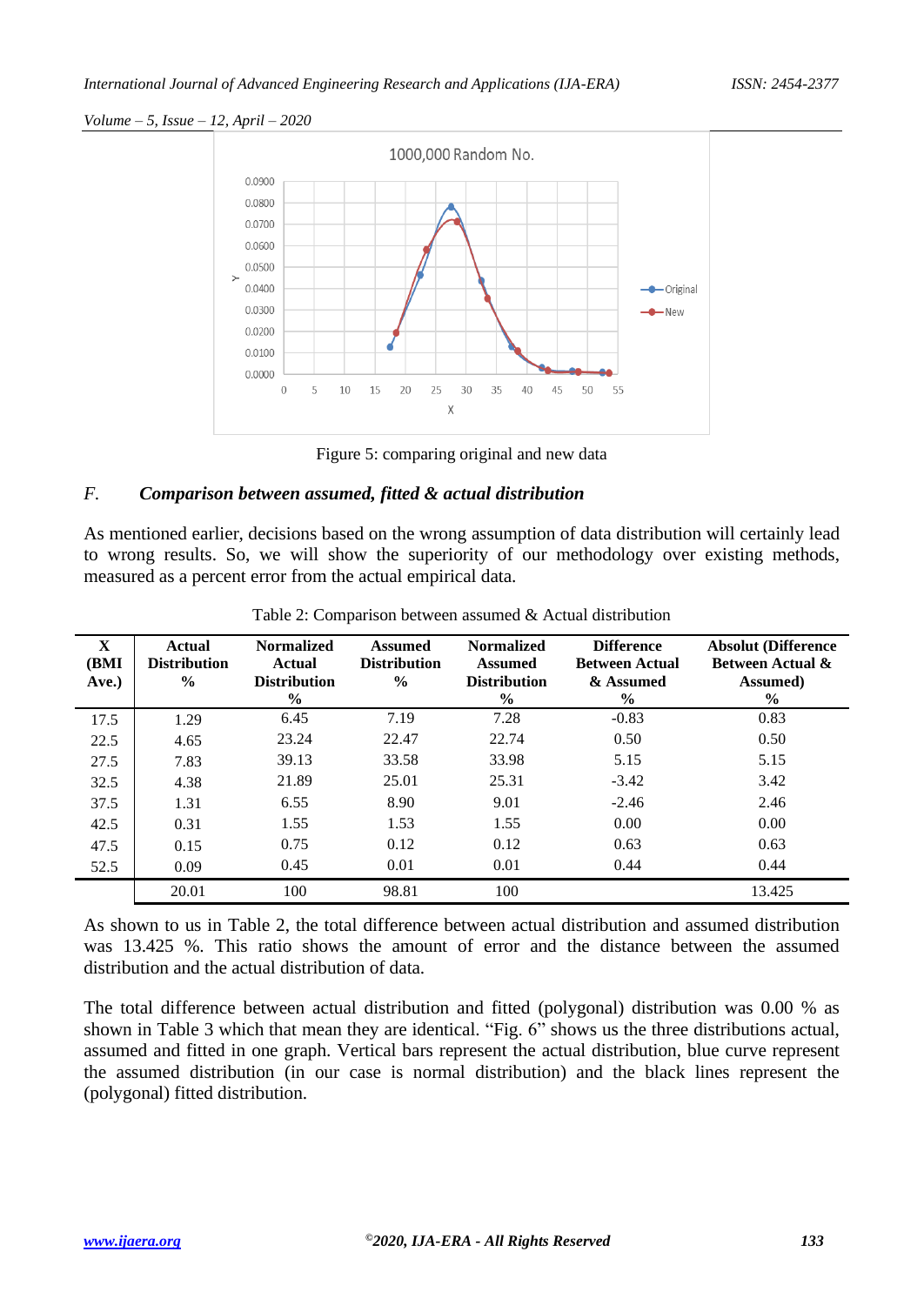## **I. ARTIFICIAL INTELLIGENCE**

Artificial intelligence has helped us to facilitate the implementation of the previous steps with the push of a button and certainly to get very accurate results. We have built a program that only needs you to provide the data to be used and it will do all the calculations and extract the appropriate equations for them. In addition, the program will enable you to extract up to 1 million amount of data that exactly matching the distribution of your basic data as in "Fig. 7" and "Fig. 8".

| $\mathbf X$<br>(BMI<br>Ave.) | <b>Actual</b><br><b>Distribution</b><br>$\frac{6}{6}$ | <b>Normalized</b><br>Actual<br><b>Distribution</b><br>$\frac{6}{6}$ | <b>Fitted</b><br>Polygonal<br><b>Distribution</b><br>$\frac{6}{9}$ | <b>Normalized</b><br><b>Assumed</b><br><b>Distribution</b><br>$\frac{6}{9}$ | <b>Difference</b><br><b>Between Actual</b><br>& Fitted<br>Polygonal<br>$\%$ | <b>Absolut (Difference</b><br><b>Between Actual &amp;</b><br><b>Fitted Polygonal</b> )<br>$\frac{6}{6}$ |
|------------------------------|-------------------------------------------------------|---------------------------------------------------------------------|--------------------------------------------------------------------|-----------------------------------------------------------------------------|-----------------------------------------------------------------------------|---------------------------------------------------------------------------------------------------------|
| 17.5                         | 1.29                                                  | 6.45                                                                | 1.29                                                               | 6.45                                                                        | 0.00                                                                        | 0.00                                                                                                    |
| 22.5                         | 4.65                                                  | 23.24                                                               | 4.65                                                               | 23.24                                                                       | 0.00                                                                        | 0.00                                                                                                    |
| 27.5                         | 7.83                                                  | 39.13                                                               | 7.83                                                               | 39.13                                                                       | 0.00                                                                        | 0.00                                                                                                    |
| 32.5                         | 4.38                                                  | 21.89                                                               | 4.38                                                               | 21.89                                                                       | 0.00                                                                        | 0.00                                                                                                    |
| 37.5                         | 1.31                                                  | 6.55                                                                | 1.31                                                               | 6.55                                                                        | 0.00                                                                        | 0.00                                                                                                    |
| 42.5                         | 0.31                                                  | 1.55                                                                | 0.31                                                               | 1.55                                                                        | 0.00                                                                        | 0.00                                                                                                    |
| 47.5                         | 0.15                                                  | 0.75                                                                | 0.15                                                               | 0.75                                                                        | 0.00                                                                        | 0.00                                                                                                    |
| 52.5                         | 0.09                                                  | 0.45                                                                | 0.09                                                               | 0.45                                                                        | 0.00                                                                        | 0.00                                                                                                    |
|                              | 20.01                                                 | 100                                                                 | 20.01                                                              | 100                                                                         |                                                                             | 0.00                                                                                                    |





Figure 6: actual, assumed and fitted distribution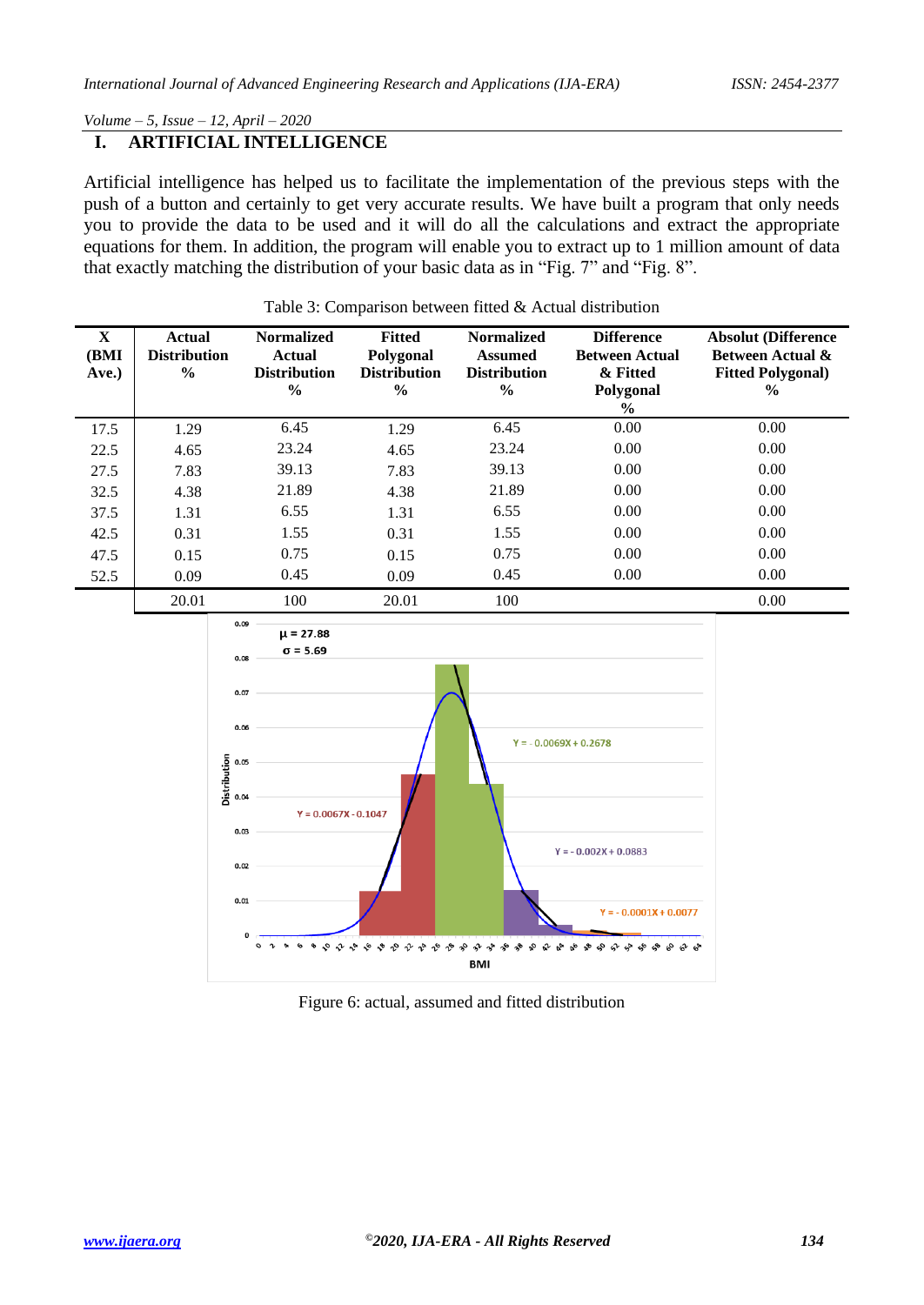

Figure 7: Data details, figures and differences table



Figure 8: regression equations, quadratic formulas and generating random numbers

## **II. CONCLUSION**

After detailed study and many experiments on different data sets using the new methodology that develops goodness of fit. We concluded that the new methodology has promising results with 0% error rate. Since the previous method used does not change no matter how the data used changes. We used artificial intelligence to analyze and select the lowest error rate and obtain the lowest and most accurate final formulas. Depending on the nature of the data, some formulas are expected to be immune to generalization across the range of the data.

## **REFERENCES**

- [1] Bury, K. (1999). Statistical distributions in engineering. Cambridge University Press.
- [2] Ramberg, J. S., Dudewicz, E. J., Tadikamalla, P. R., & Mykytka, E. F. (1979). A probability distribution and its uses in fitting data. Technometrics, 21(2), 201-214.